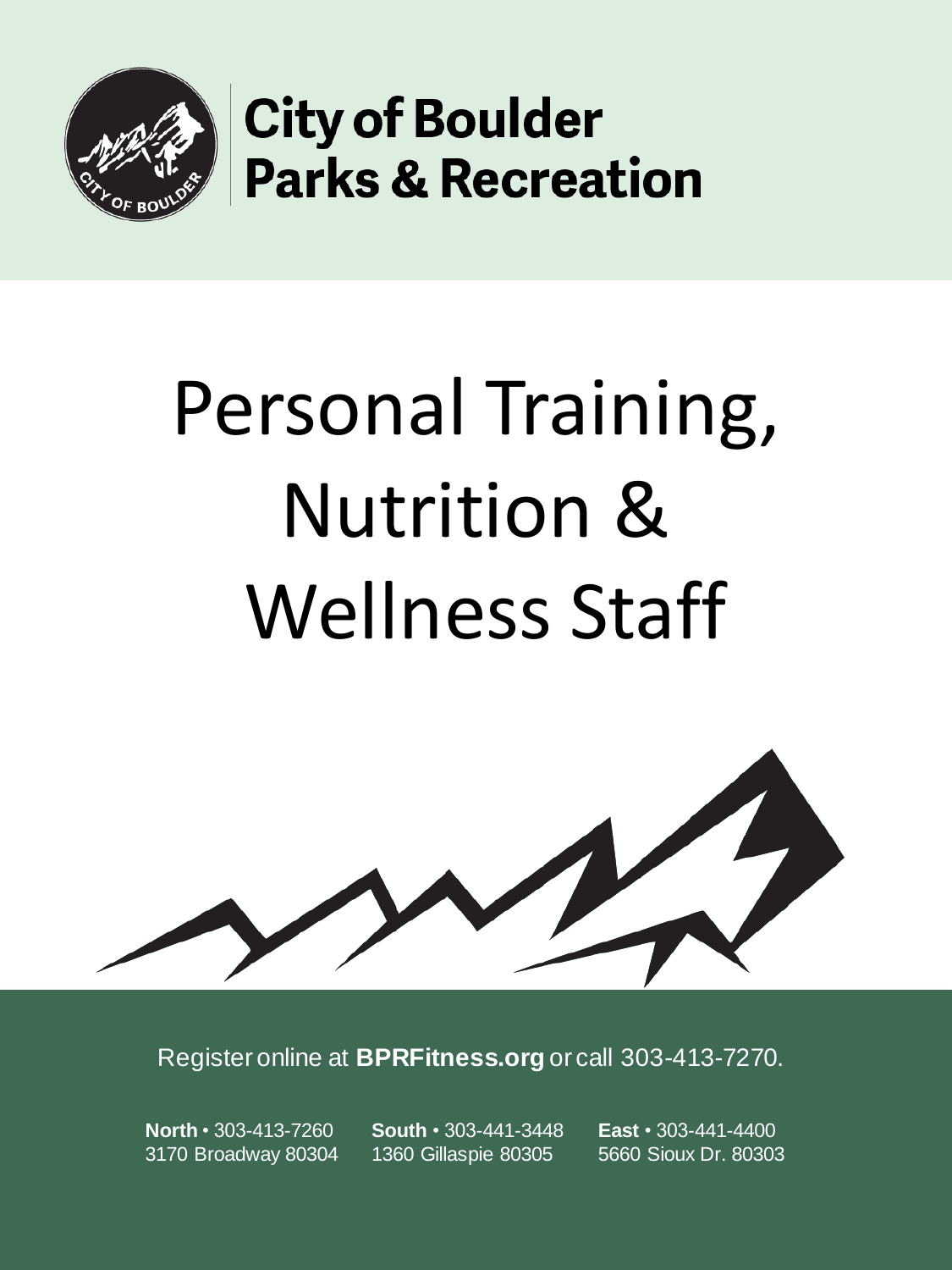#### **Tim O'Neal Dietitian** Nutritionist, Health Coach & Fitness Instructor



- M.S. in Nutrition and Exercise Physiology from SDSU
- B.S. in Dietetics from UC Berkeley
	- $\Box$  As an RD, Tim practices evidence-based nutrition counseling to help clients stay healthy and maintain a balanced diet.
	- $\Box$  As a Health coach, Tim enjoys working with clients to help them find the ,motivation to reach their own goals. He strongly advocates for promoting health through positive lifestyle behaviors including nutrition and exercise.
	- $\Box$  Tim has experience teaching strength and cycle classes to the diverse population of students and community at SDSU.



Register online at **BPRFitness.org** or call 303-413-7270.

**North** • 303-413-7260 3170 Broadway 80304

**South** • 303-441-3448 1360 Gillaspie 80305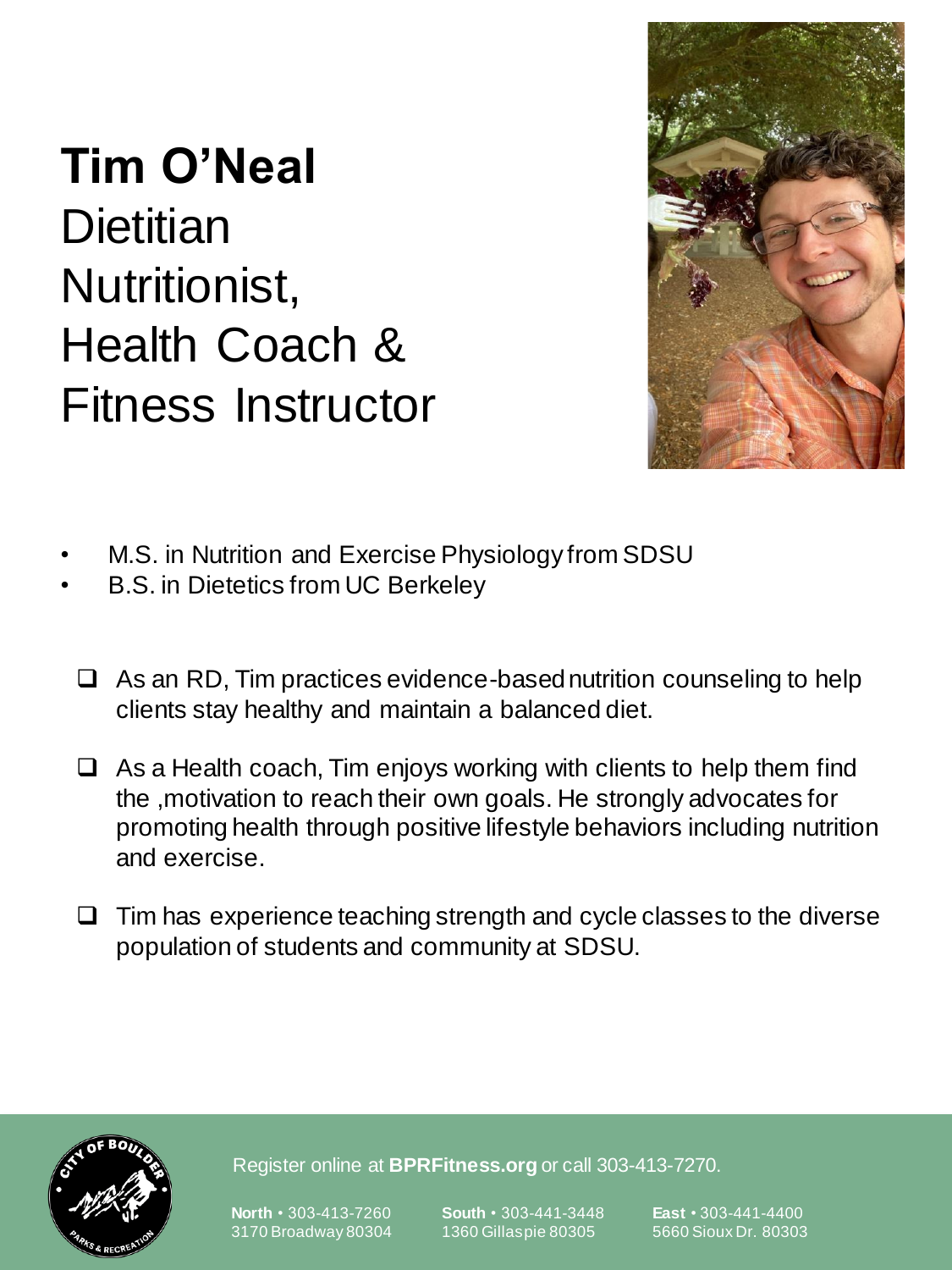# **Linda Manchester** Personal Trainer



- $\Box$  Linda has had over twenty years of experience with the City of Boulder Parks and Recreation working as a personal trainer and fitness instructor. Her life passion is to pass on to her students what she most enjoys about life: staying fit, focused and flexible (in mind and body) so that she may live with joie d'vivre each moment and every day as much as possible.
- ❑ While in college at New Mexico State University, Linda encountered a life altering coach along her path who motivated her to shed the "freshman twenty." He taught that true joy comes from showing up with total mental and physical commitment to attain one's personal best. She took what he taught her to New York City a few years later where she was a personal trainer and fitness instructor at Manhattan Plaza Health Club. Through Manhattan Plaza's Fully Alive Wellness program, she pioneered fitness and meditation programs for corporations such as the New York Times, MTV Networks and Comedy Central.
- $\Box$  She led classes and workshops with leaders in the field of mind/body health such as Dr. Joan Borysenko, (Minding the Body, Mending the Mind) Dr. Herbert Benson (The Relaxation Response), Jon Kabat-Zinn (Full Catastrophe Living), and Deborah Gladstein, (The Alexander Technique.) When she works with clients, Linda likes to blend the disciplines of mind/body health to achieve strength through relaxation.



Register online at **BPRFitness.org** or call 303-413-7270.

**North** • 303-413-7260 3170 Broadway 80304

**South** • 303-441-3448 1360 Gillaspie 80305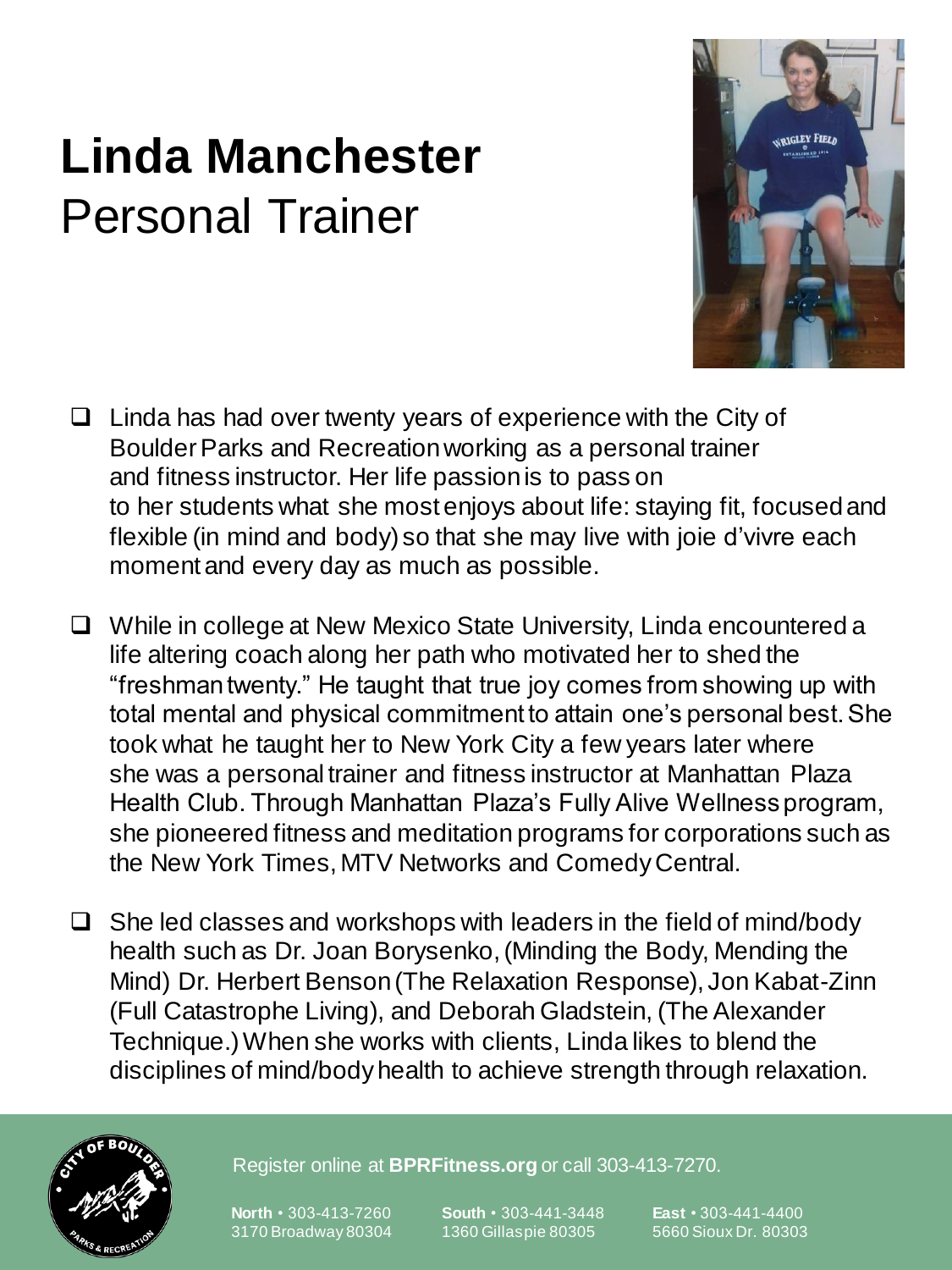# **Kat Frazier** Fitness Lead & Personal Trainer



- Certified Personal Trainer, ACSM
- SilverSneakers Instructor Certified
- BS in Kinesiology and Physical Education, Minor in Business University of Maine
- ❑ With seven years of experience, Kat has trained a variety of clients with diverse backgrounds and needs. She has had considerable experience working with a range of clients including older adults, those with chronic health conditions and major joint issues. Her oldest client to date was 98 years old and she has also supervised a high school weight room.
	- ❑ Kat has had two corrective hip surgeries and her own personal rehabilitative journey has equipped her with even more kinetic experience to help clients with each specialized focus.
- ❑ Kat trains with a philosophy of "form first", addressing any dysfunction or asymmetries and building from a base. She believes that fitness should be functional, reduce pain and improve overall quality of life. She is excited to support you in your goals. Let's tackle that next fitness peak!



Register online at **BPRFitness.org** or call 303-413-7270.

**North** • 303-413-7260 3170 Broadway 80304

**South** • 303-441-3448 1360 Gillaspie 80305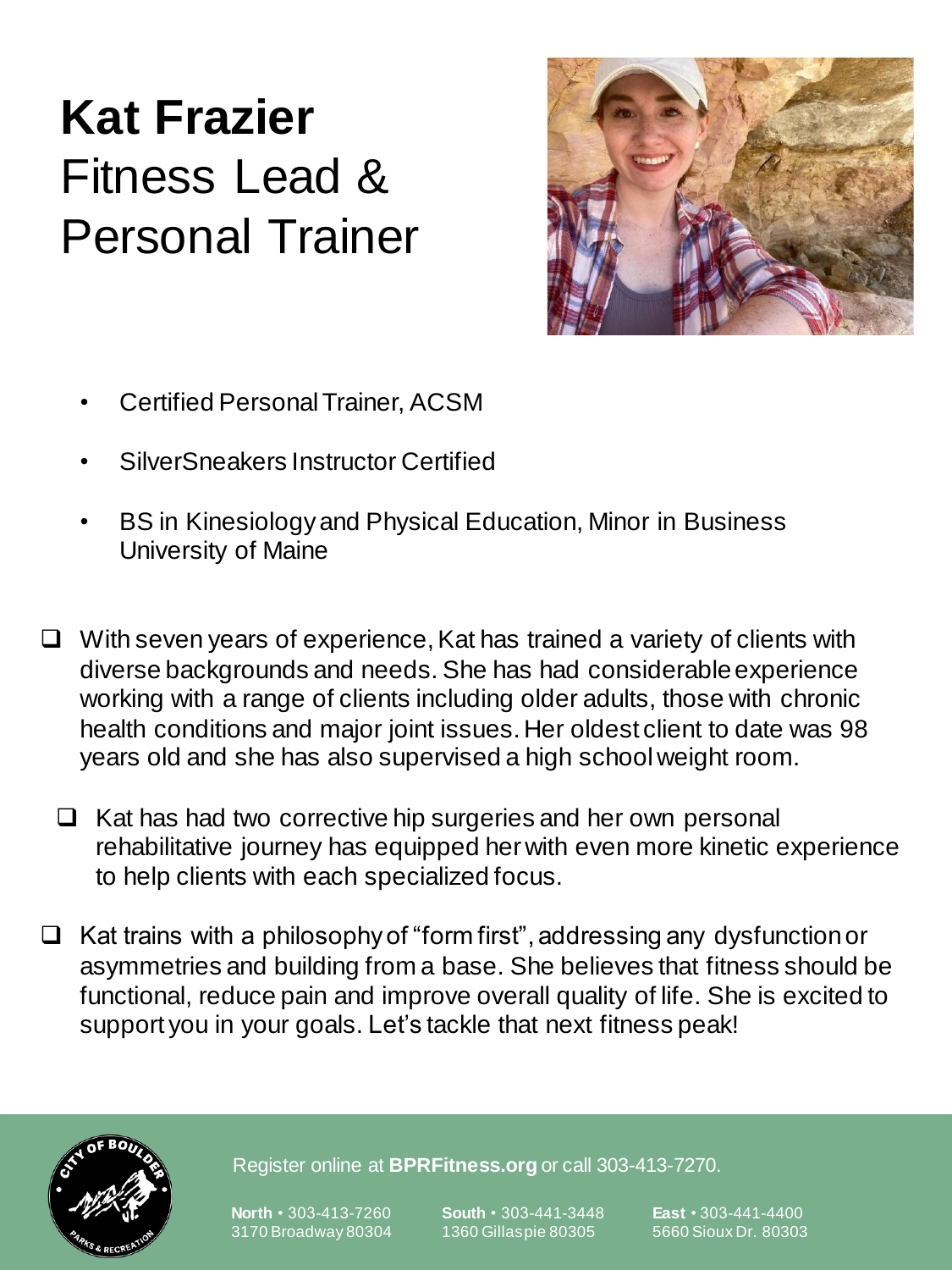# **Lisa Shanken** Nutrition Counselor, Personal Trainer & Health Coach



- Certified Personal Trainer, American Fitness Institute (AFI)
- Health & Nutrition Coach, AADP.
- Corporate Wellness Consultant, Vital Advantage Corporate Wellness **Consulting**
- ❑ Lisa has been involved in health, wellness, and nutrition since 2001. She has experience in one-on-one nutrition counseling, cooking instruction, fitness training, and supermarket tours. She has even published several books in her career.
- ❑ Lisa believes in customizing health and wellness strategies to fit each individual's lifestyle. She created the Tri-Wellness philosophy of teaching nutrition, fitness, and healthy cooking to ensure lifelong health and balance.
- ❑ After receiving a B.S. from Cornell University, Lisa trained at the Institute for Integrative Nutrition, Natural Gourmet School, and Pratt Institute in New York City. Now, her kitchen in Boulder is always stocked, as she loves to cook and share her passion for healthy eating with her friends, husband, and two (fussy eater!) children.



Register online at **BPRFitness.org** or call 303-413-7270.

**North** • 303-413-7260 3170 Broadway 80304 **South** • 303-441-3448 1360 Gillaspie 80305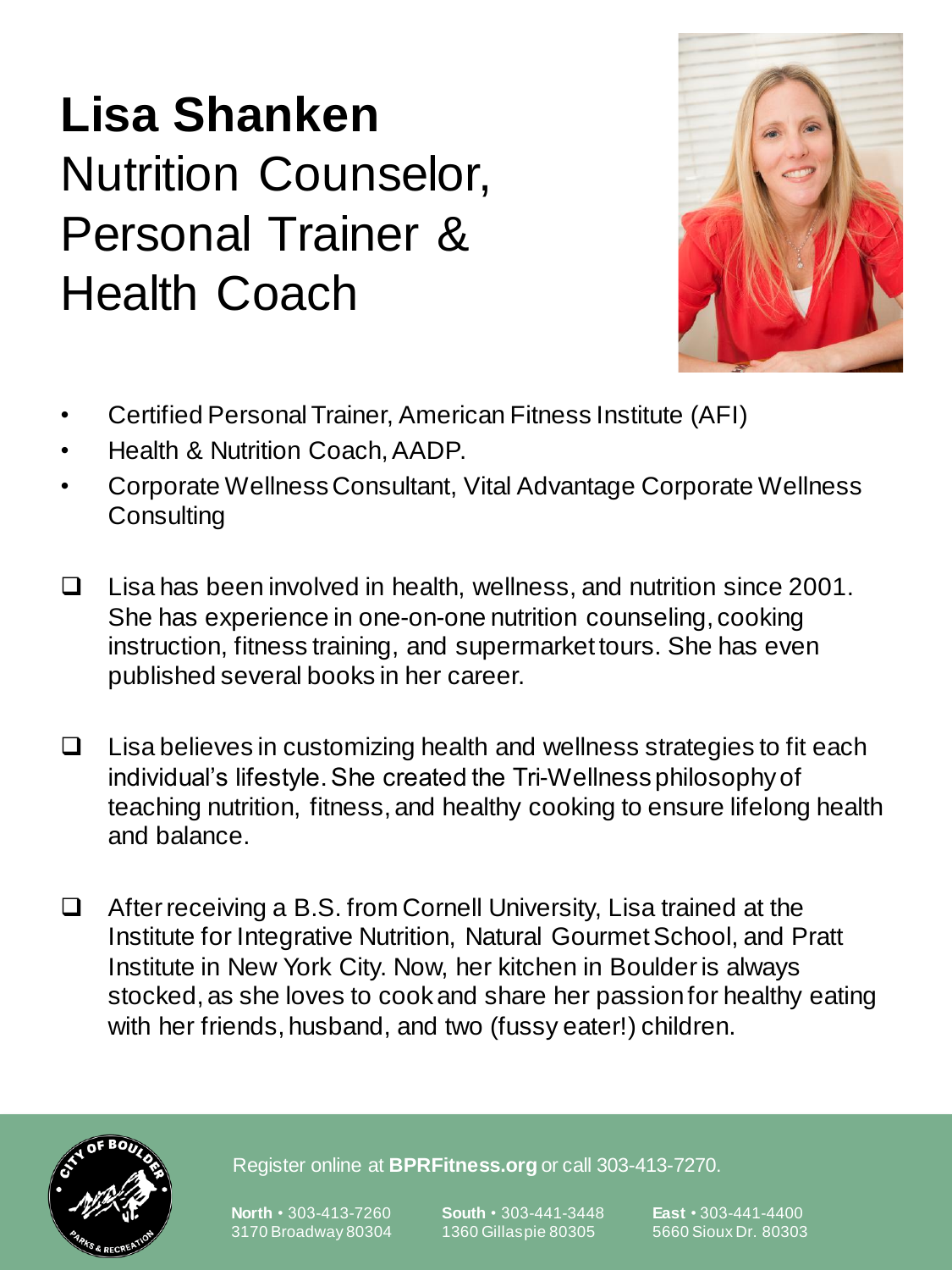

#### **Michael Baird** Personal Trainer

- Certified Personal Trainer, National Strength and Conditioning Association (NSCA)
- Certified Strength and Conditioning Specialist (CSCS), National Strength and Conditioning Association (NSCA)
- SilverSneakers Certified Instructor
- UCLA Graduate Fitness Instructor
- ❑ Michael specializes in weight training for increasing strength, power, muscle growth, and muscle endurance; programs to add muscle and lose fat; sports specific training, Kettlebell training, core strengthening and functional training.
- ❑ As a former collegiate swimmer and current master's swimmer, Michael has a diverse sports background including track and cross country.
- ❑ "I want to form strong partnerships with my clients to motivate and educate them to help reach their health, fitness, and performance goals."



Register online at **BPRFitness.org** or call 303-413-7270.

**North** • 303-413-7260 3170 Broadway 80304 **South** • 303-441-3448 1360 Gillaspie 80305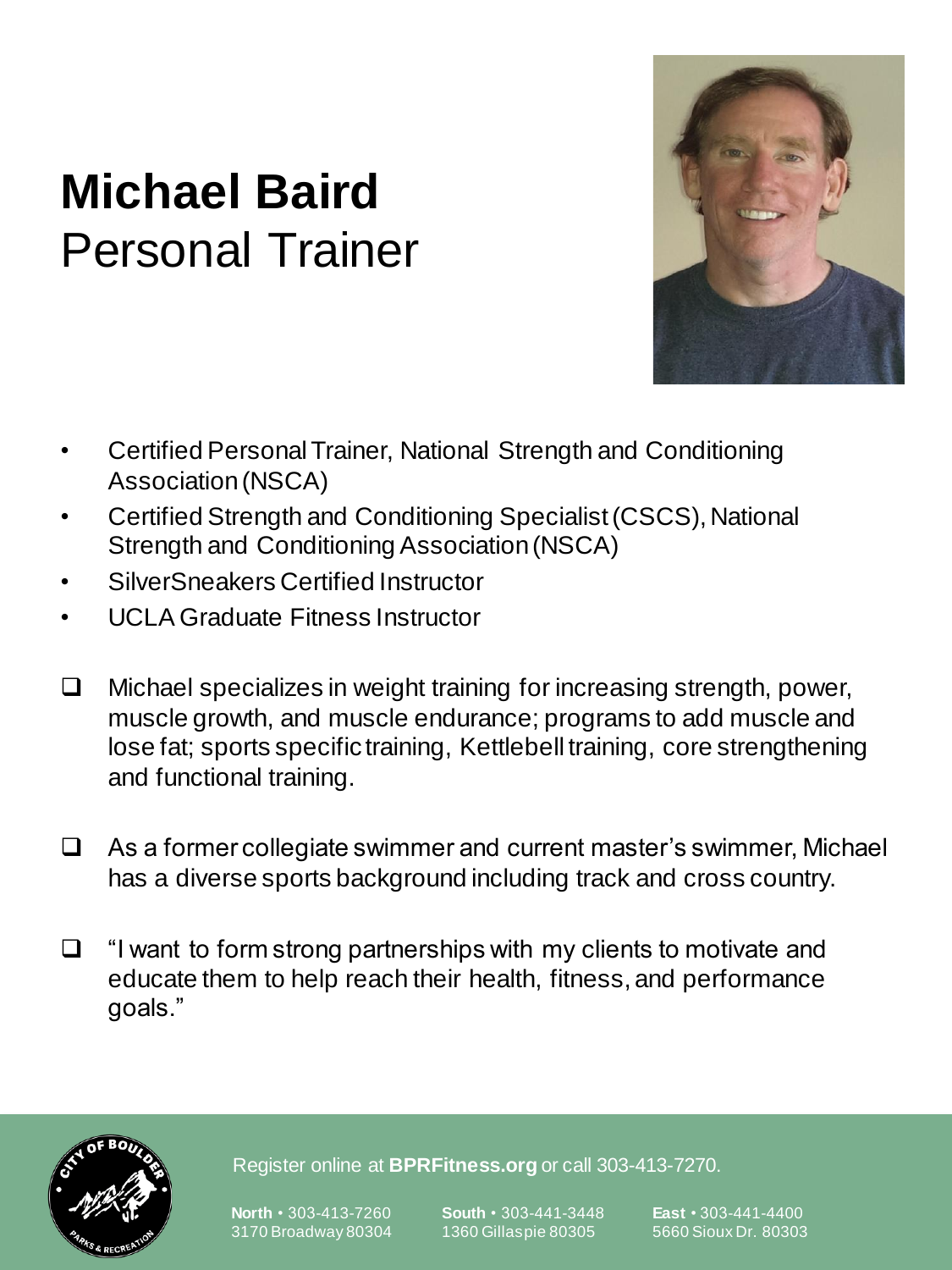

#### **Chris Hedman** Personal Trainer

- Certified Personal trainer, American College of Sports Medicine (ACSM)
- Certified SilverSneakers® Instructor
- ❑ Chris helps people improve their overall wellness through exercise and healthy lifestyle choices. He has a particular interest in working with senior adults to help them achieve their personal fitness goals and to assist in improving their functional living capabilities.



Register online at **BPRFitness.org** or call 303-413-7270.

**North** • 303-413-7260 3170 Broadway 80304

**South** • 303-441-3448 1360 Gillaspie 80305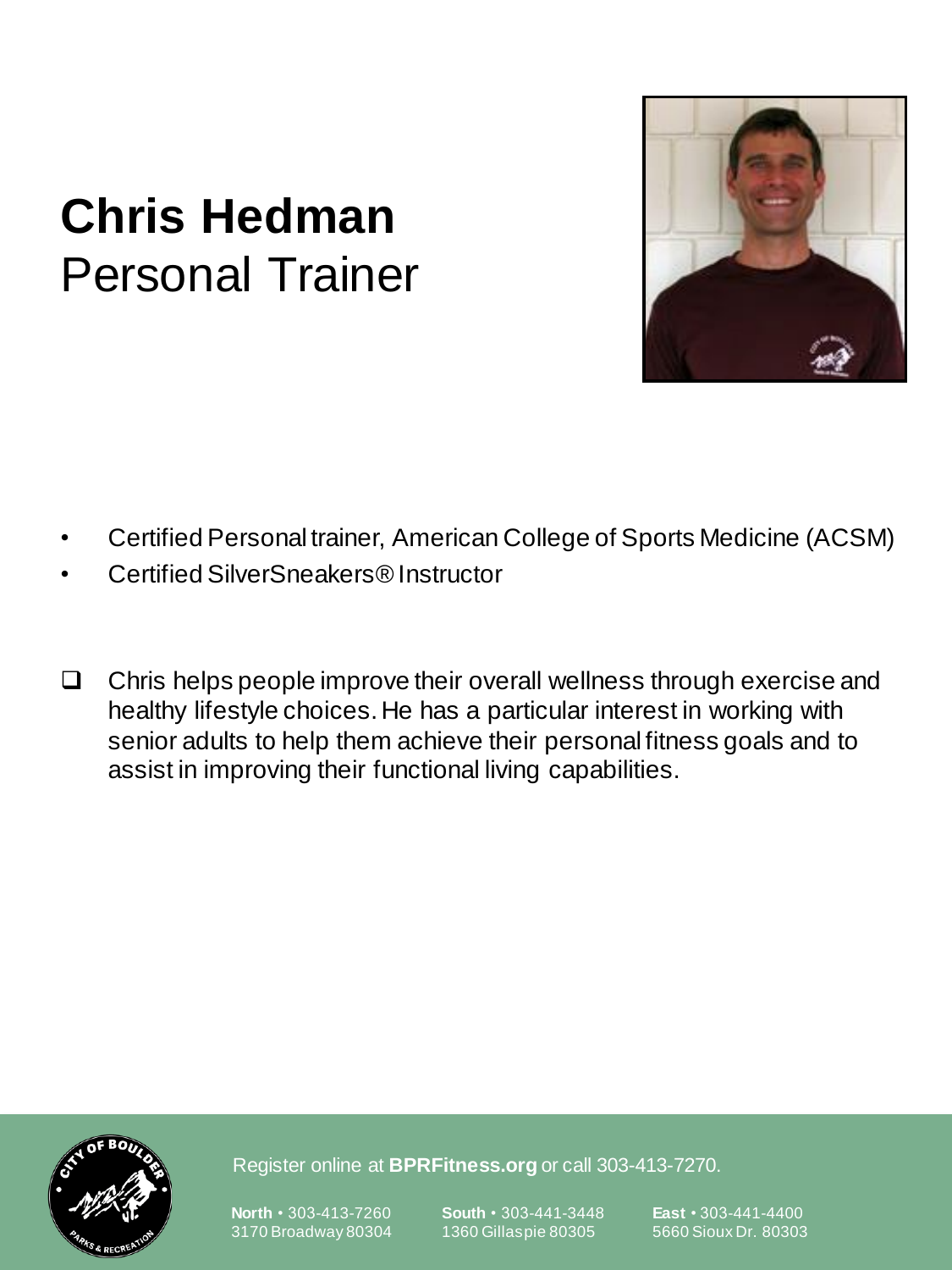# **Terry McArthur** Personal Trainer & Dietitian Nutritionist



- M.S. in Food Science and Nutrition (2011), B.S. in Electrical Engineering (1985)
- Registered Dietitian Nutritionist (RDN) credentialed by the Commission on Dietetic Registration (2012-current)
- Certified Personal Trainer, American Council on Exercise (2013-current)
- 2022 Academy of Nutrition and Dietetic Practice Group Memberships:Sports and Human Performance Nutrition (SHPN), and Cardiovascular Health and Well-being (CV-WELL)
- Lifestyle Coach, National Diabetes Prevention Program (2014-2020)
- ❑ As a Registered Dietitian Nutritionist, Terry provides evidenced-based nutrition education with a compassionate coaching approach. By identifying existing barriers to behavior changes and creating personalized actions plans, Terry coaches individuals in making individualized and informed nutrition choices.
- ❑ Also, a Certified Personal Trainer, Terry believes in supporting people of all ages to explore enjoyable ways to stay strong and active throughout the seasons and the life cycles.Terry's workouts focus on maintaining and increasing muscle mass, bone density, flexibility, balance and cardio endurance. She will help you develop a fun and effective workout plan for the gym, the home, the office, or vacation!



Register online at **BPRFitness.org** or call 303-413-7270.

**North** • 303-413-7260 3170 Broadway 80304

**South** • 303-441-3448 1360 Gillaspie 80305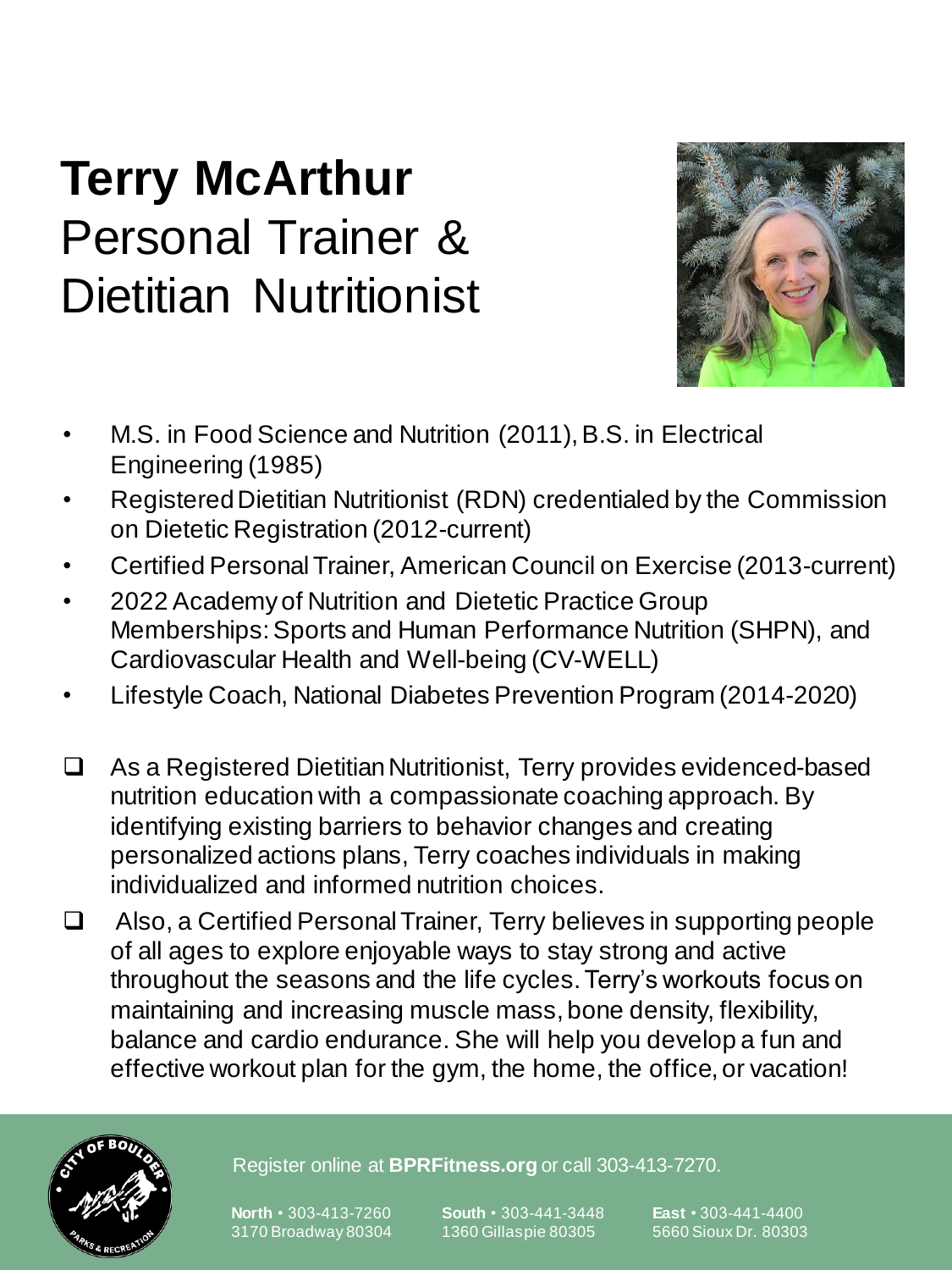# **Siga Andrew** Physical Therapist



- BS in Physical Therapy, Cleveland State University
- MA in Exercise Physiology, Kent State University
- State Board Physical Therapy Certification since 1988
- CPR/First Aid
- Level 1 Nordic Ski Instructor through Professional Ski Instructors Association (PSIA)
- ❑ Siga brings 20 plus years of exercise experience to the Boulder fitness team. Her work experience includes orthopedics, body mechanics, home health care, and group training (running, swimming, skating and classic Nordic skiing). She enjoys the outdoors in all seasons and has experienced races from 5k runs to Half Ironmans, bike riding, biathlons, climbing and paddle boarding.
- ❑ "My goal is to get you moving in the right direction!"
- ❖ *Advanced personal training appointments by coordinator approval only due to limited appointment availability – call 303-413-7280 to inquire about availability.*



Register online at **BPRFitness.org** or call 303-413-7270.

**North** • 303-413-7260 3170 Broadway 80304

**South** • 303-441-3448 1360 Gillaspie 80305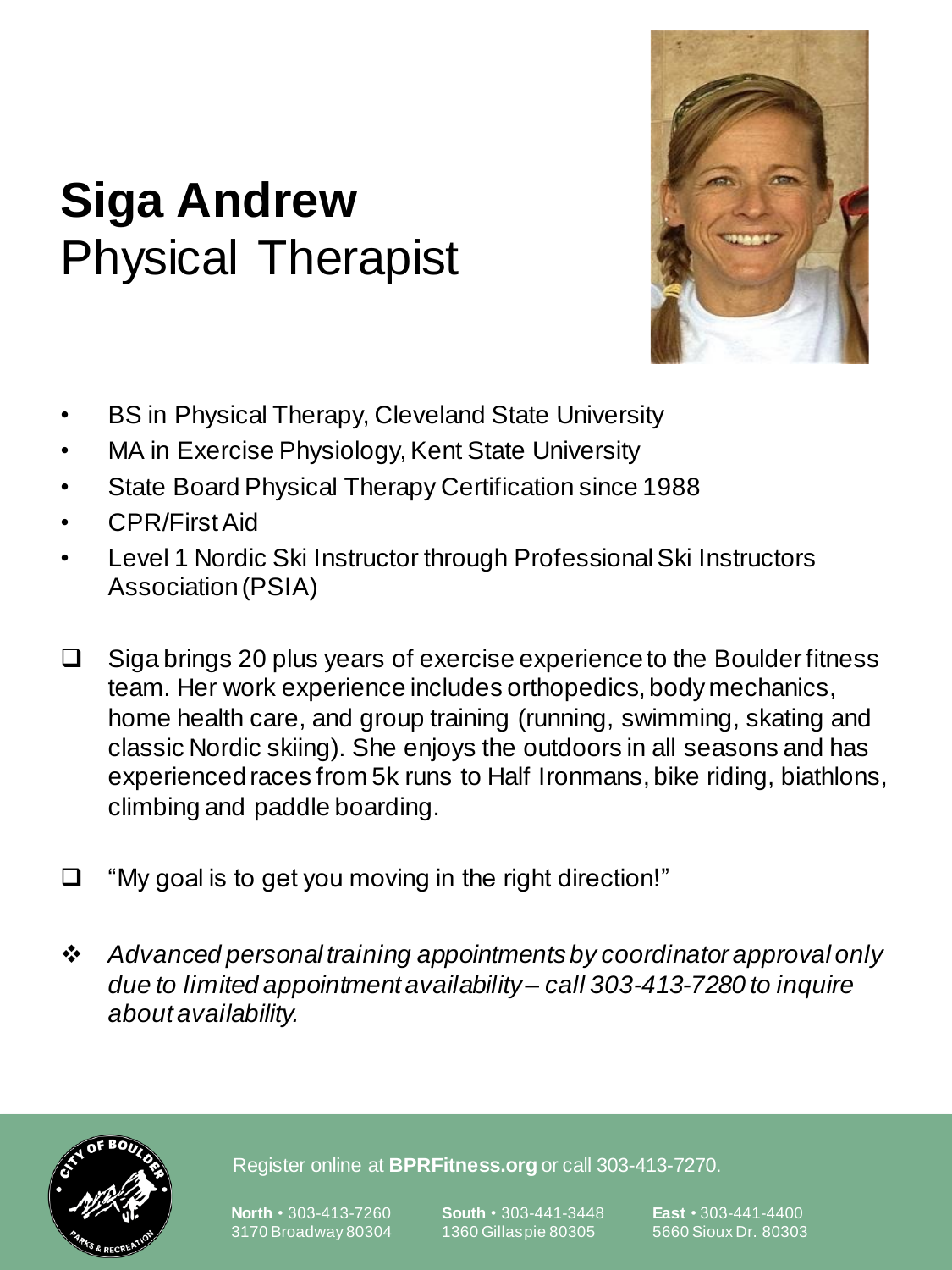# **Colleen Grafa** Physical Therapist; Certified Clinical Specialist (Orthopedics)



- DSc in Orthopedics, Rocky Mountain University of Health Professionals, Provo, UT
- · MS in Sports Health, Texas Tech University Graduate School, Lubbock, Tx
- · BS in Physical Therapy, University of Texas Southwestern Medical School, Dallas, Tx
- ❑ Colleen brings 30 (+) years of exercise expertise blending the fields of physical therapy, Pilates, yoga, and strength training. Her orthopedic specializations include exercise prescriptive to address:
- · Painful Shoulder
- · Pelvic Floor Dysfunction (Men & Women)
- · Age related Kyphosis/Osteoporosis
- · Movement Based Impairment Disorders
- ...and how to address these as well as other physical dysfunctions with your everyday exercise routine.



#### **Register online at BPRFitness.org or call 303-413-7270.**

3170 Broadway 80304

**South** • 303-441-3448 1360 Gillaspie 80305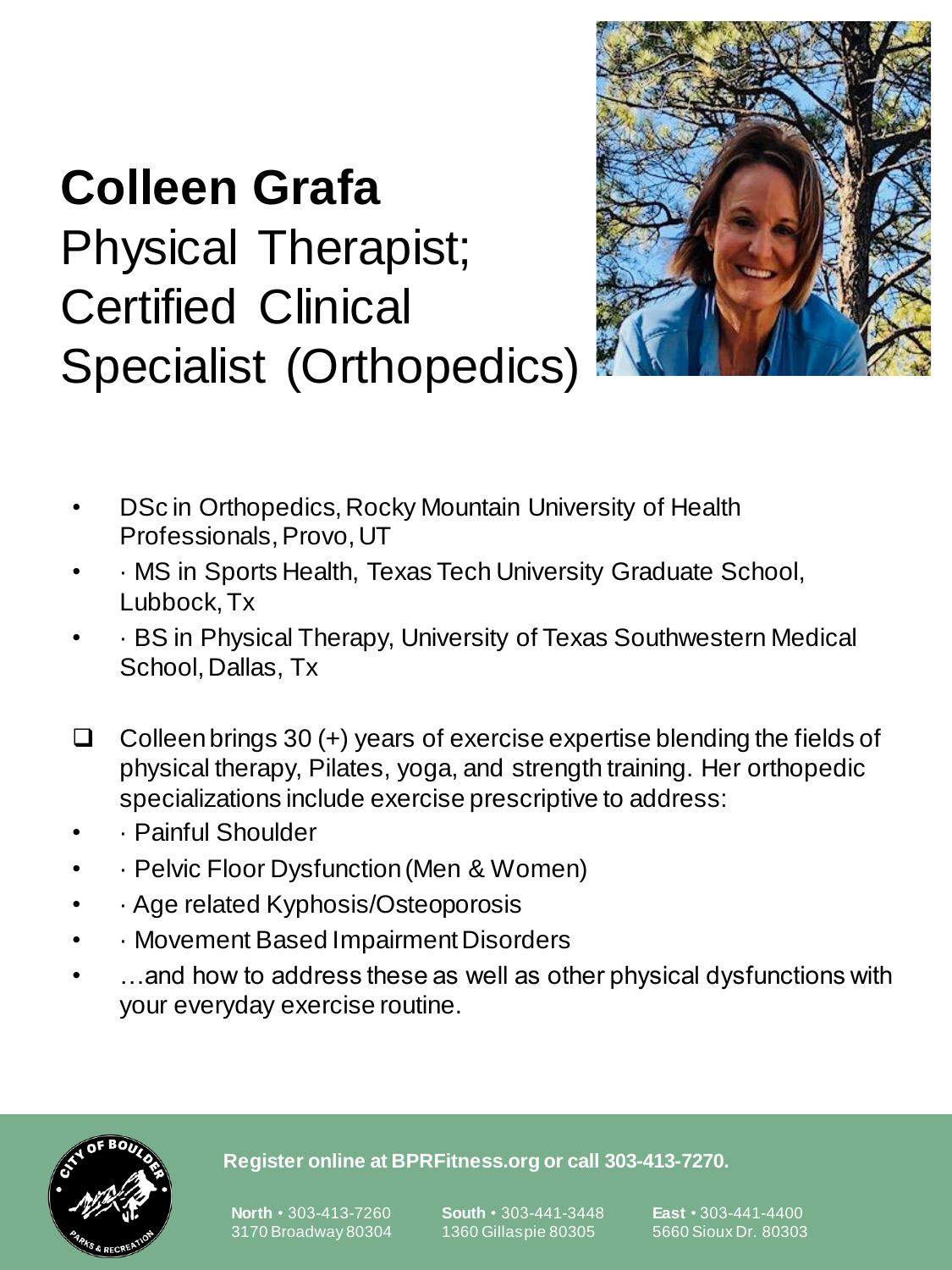# **Mitchell Schroeder** Physical Therapist; Athletic Trainer



- Doctorate of Physical Therapy, Shenandoah University, VA
- Masters of Science in Athletic Training, Shenandoah University, VA
- Bachelor of Science in Exercise Science, Doane College, NE
- ❑ Mitchell has long had a passion for athletics, playing collegiate soccer at Doane College, before pursuing a dual degree in Physical Therapy and Athletic Training. Though he does not play soccer as much anymore, he has transitioned to coaching spending the past five years coaching various youth and high school aged soccer teams. Additionally, he has found a competitive outlet through CrossFit which he has participated in for the past ten years as well as several local competitions. In support of the local community, he offers Speed, Agility and Quickness camps for youth athletes with an emphasis on biomechanics, running technique, and injury prevention.
- ❑ Furthermore, Mitchell believes there is often a gap between the completion of traditional therapy and a true ability to return to sport or activities of daily living. He uses his unique exercise background to help patients merge that gap and more successfully return to their prior level of function by offering programming that progress beyond traditional rehabilitative exercises. In this manner, he has seen a quicker return to pre-injury levels and a reduction in the rates of re-injury in patients.



Register online at BPRFitness.org or call 303-413-7270.

**North** • 303-413-7260 3170 Broadway 80304 **South** • 303-441-3448 1360 Gillaspie 80305